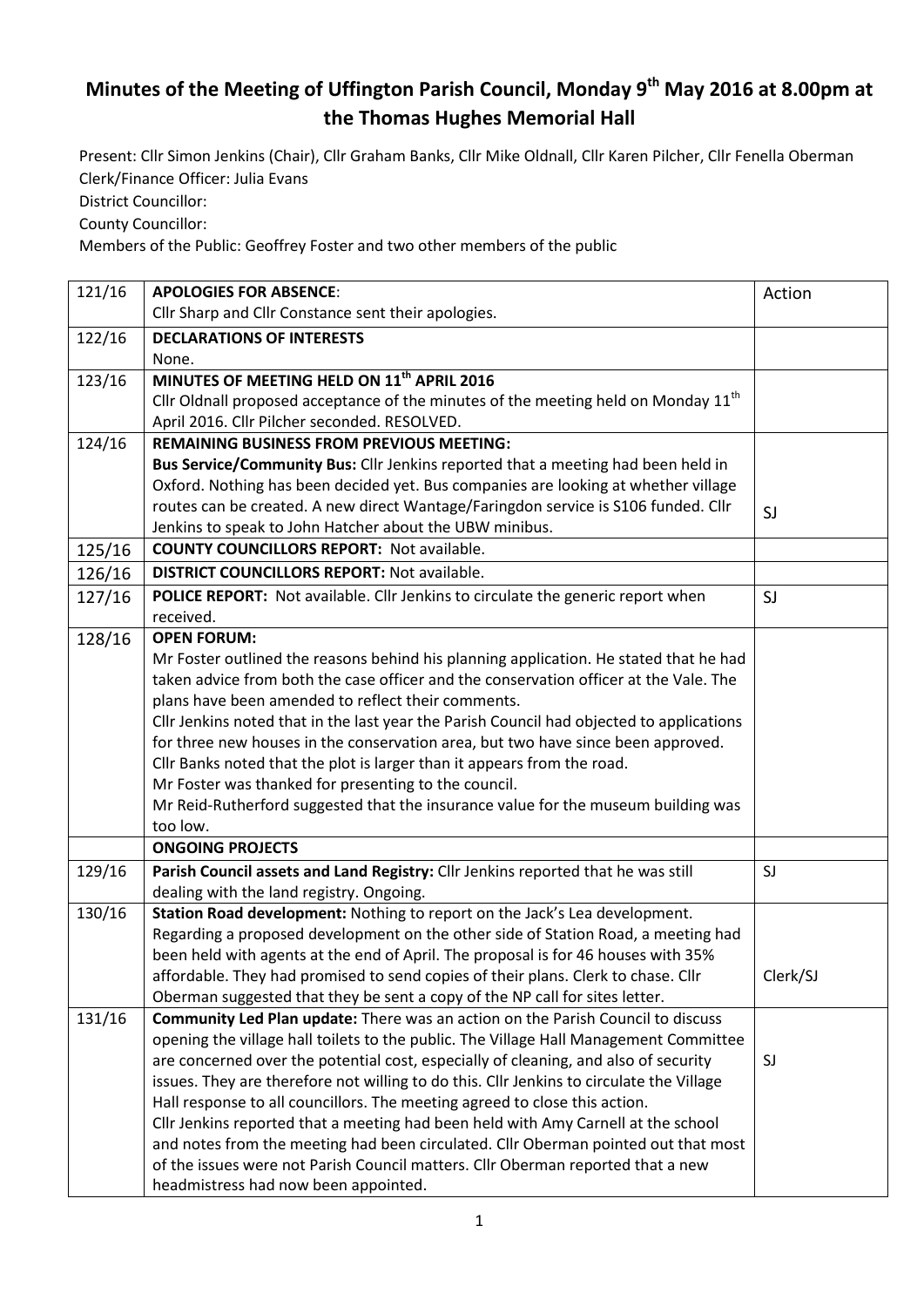| 132/16 | Creation of a Neighbourhood Plan update: A call for development sites has gone out                     |                    |
|--------|--------------------------------------------------------------------------------------------------------|--------------------|
|        | to all residents in the three villages of the NP area, as the Neighbourhood Plan is                    |                    |
|        | developing a list of suitable development sites. An open meeting is scheduled for 14 <sup>th</sup>     |                    |
|        | July. The final date for land suggestions is 28 <sup>th</sup> July. Cllr Banks felt that the call for  |                    |
|        | Green sites was not clear in the letter. He would like to see land use properly                        |                    |
|        | defined. It was noted that the call for sites was only intended for landowners.                        |                    |
| 133/16 | Development of an Emergency Plan: This is ongoing.                                                     |                    |
| 134/16 | Celebrations for Her Majesty The Queen's 90 <sup>th</sup> Birthday in 2016: Cllr Oberman               |                    |
|        | reported that organisation was ongoing. A grant has been applied for from the Vale.                    |                    |
|        | Baulking, Woolstone and Shellingford have joined up with Uffington for this event.                     |                    |
|        | WHST has also offered a grant of up to £500. Insurance requirements are being                          | SJ                 |
|        | worked on. Cllr Jenkins volunteered to carry out the risk assessment. Lots of help will                |                    |
|        | be needed from 2pm on 11 <sup>th</sup> June for preparation.                                           |                    |
| 135/16 | Jubilee Field update: Cllr Jenkins has circulated a report regarding the Jubilee Field                 |                    |
|        | Trust Deed. It questions the need for a separate quarterly Jubilee Field Management                    |                    |
|        | Committee meeting. This will be discussed at the July Jubilee Field meeting. Cllr                      | SJ/All councillors |
|        | Jenkins requested that any questions should be sent to him before the July meeting.                    |                    |
| 136/16 | Museum Update: Cllr Pilcher reported that a proposal had been developed for a                          |                    |
|        | simplified Management Structure for the museum which will also remove duplication                      |                    |
|        | of roles. This is being reviewed by the chair of friends, and it will then be reviewed by              |                    |
|        | the Parish Council.                                                                                    |                    |
|        | <b>PLANNING MATTERS</b>                                                                                |                    |
| 137/16 | <b>New Applications to be considered:</b>                                                              |                    |
|        | P16/V0380/FUL - The Vale Cottage, High Street. Erection of one new dwelling. Cllrs                     |                    |
|        | Banks and Jenkins attended a site visit. It was noted that the plans had been                          |                    |
|        | reviewed in pre-application by the case officer and the conservation officer. The                      |                    |
|        | meeting agreed unanimously that there were no grounds for objection, but the                           | SJ                 |
|        | Parish Council had comments that it wished to make. The response to be No                              |                    |
|        | Objections but with comments. Cllr Jenkins agreed to draft a response.                                 |                    |
|        | P16/V0934/LDE - Britchcombe Farm. Certificate of lawful development for the use of                     |                    |
|        | a field as a campsite. Presented for information only. It was noted that the field had                 |                    |
|        | been used as a campsite for many years.                                                                |                    |
| 138/16 | <b>S106 CONTRIBUTIONS:</b>                                                                             |                    |
|        | <b>Public Art:</b> A meeting has been scheduled for 19 <sup>th</sup> May with Abigail Brown to discuss |                    |
|        | options for public art.                                                                                |                    |
|        | Speeding: A meeting has been held with Lee Turner to discuss options to deal with                      |                    |
|        | speeding issues. OCC will carry out certain maintenance jobs for speed and parking                     | SJ/Clerk           |
|        | issues. The meeting agreed to this. SJ to confirm the details. Clerk to ask Lee Turner                 |                    |
|        | to schedule the work.                                                                                  |                    |
|        | A 20 MPH advisory speed limit can be put in place outside the school. It was agreed                    |                    |
|        | to ask for this, but the project to be dependent on the installation of the school                     | Clerk/SJ           |
|        | lights. Clerk to confirm costs with Lee Turner. Cllr Jenkins to speak to Rob Hart about                |                    |
|        | the lights.                                                                                            |                    |
|        | Lee Turner suggested that a gateway on Fawler Road could be an effective speed                         |                    |
|        | deterrent. Chicanes will cause a problem for larger vehicles like tractors and buses.                  |                    |
|        | A speed monitoring survey is available at £100 per site. This will give a week long                    |                    |
|        | invisible survey and will give a definitive view of the speed vehicles are travelling. The             | Clerk              |
|        | meeting agreed that this would be useful. Cllr Jenkins to email the clerk confirming                   |                    |
|        | the locations. The costs for a VAS were provided.                                                      |                    |
|        | The meeting agreed that changing priorities on Fawler Road / Station Road junction                     |                    |
|        | should go in the S106 requirement for the next Station Road development.                               |                    |
|        | Allotment Bridge: Cllr Jenkins reported that a revised specification for the bridge had                |                    |
|        | been circulated. A new builder is currently looking at this.                                           |                    |
|        | <b>FINANCE</b>                                                                                         |                    |